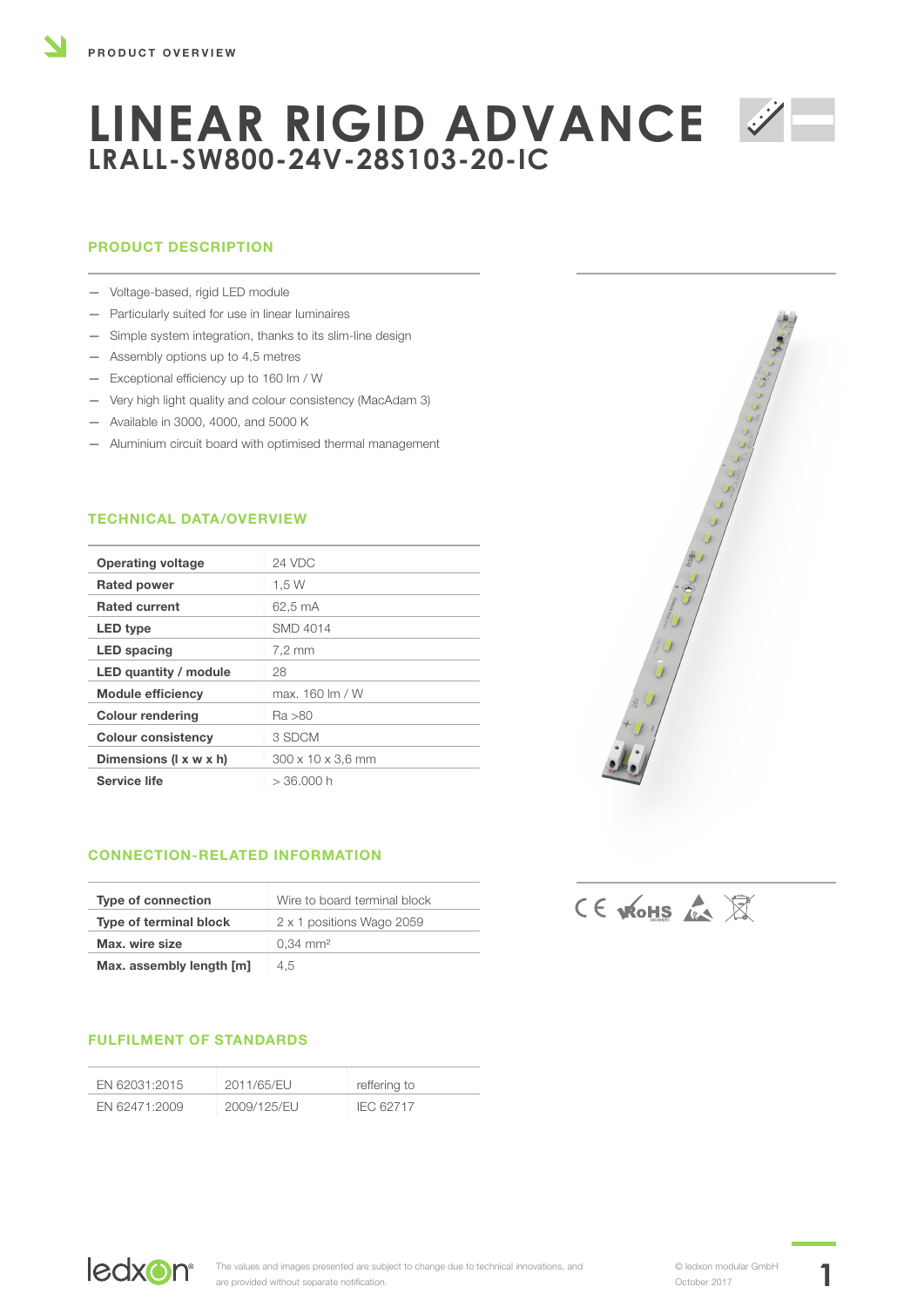### SPECIFIC DATA OVERVIEW

| Item no. | Light colour  | Nominal colour temp. | <b>Typical lumen</b> | <b>Tolerance</b> | <b>Operating voltage</b> |
|----------|---------------|----------------------|----------------------|------------------|--------------------------|
| 9009360  | warm white    | 3000 K               | $209 \, \text{Im}$   | 3 SDCM           | 24 VDC                   |
| 9009361  | neutral white | 4000 K               | 225 lm               | 3 SDCM           | 24 VDC                   |
| 9009362  | cool white    | 5000 K               | $225 \mathrm{Im}$    | 3 SDCM           | 24 VDC                   |

#### PHOTOMETRIC DATA

| Item no. | <b>Colour</b> | <b>Colour location</b> | Typ. Luminous               | <b>Typ. Luminous</b>        | <b>Luminous flux</b> | CRI       | <b>Beam</b> |
|----------|---------------|------------------------|-----------------------------|-----------------------------|----------------------|-----------|-------------|
|          | temperature   | coordinates (x,y)      | flux $@$ Tp 25 $^{\circ}$ C | flux $@$ Tp 60 $^{\circ}$ C | tolerance            | (Ra)      | angle       |
| 9009360  | 3041 K        | 0,4339/0,4033          | 209 lm                      | 188 lm                      | $+7%$                | $\geq 80$ | $120^\circ$ |
| 9009361  | 3974 K        | 0,3818 / 0,3797        | 225 lm                      | 202 lm                      | $\pm$ 7 %            | $\geq 80$ | $120^\circ$ |
| 9009362  | 5012 K        | 0,3446 / 0,3551        | $225 \mathrm{Im}$           | $202 \, \text{Im}$          | ±7%                  | $\geq 80$ | $120^\circ$ |

#### 3000 K

0,420

0,415

0,405

0,395

 $0,385$   $0,418$ 

0,418 0,428 0,438 0,448 0,458



#### 4000 K 5000 K



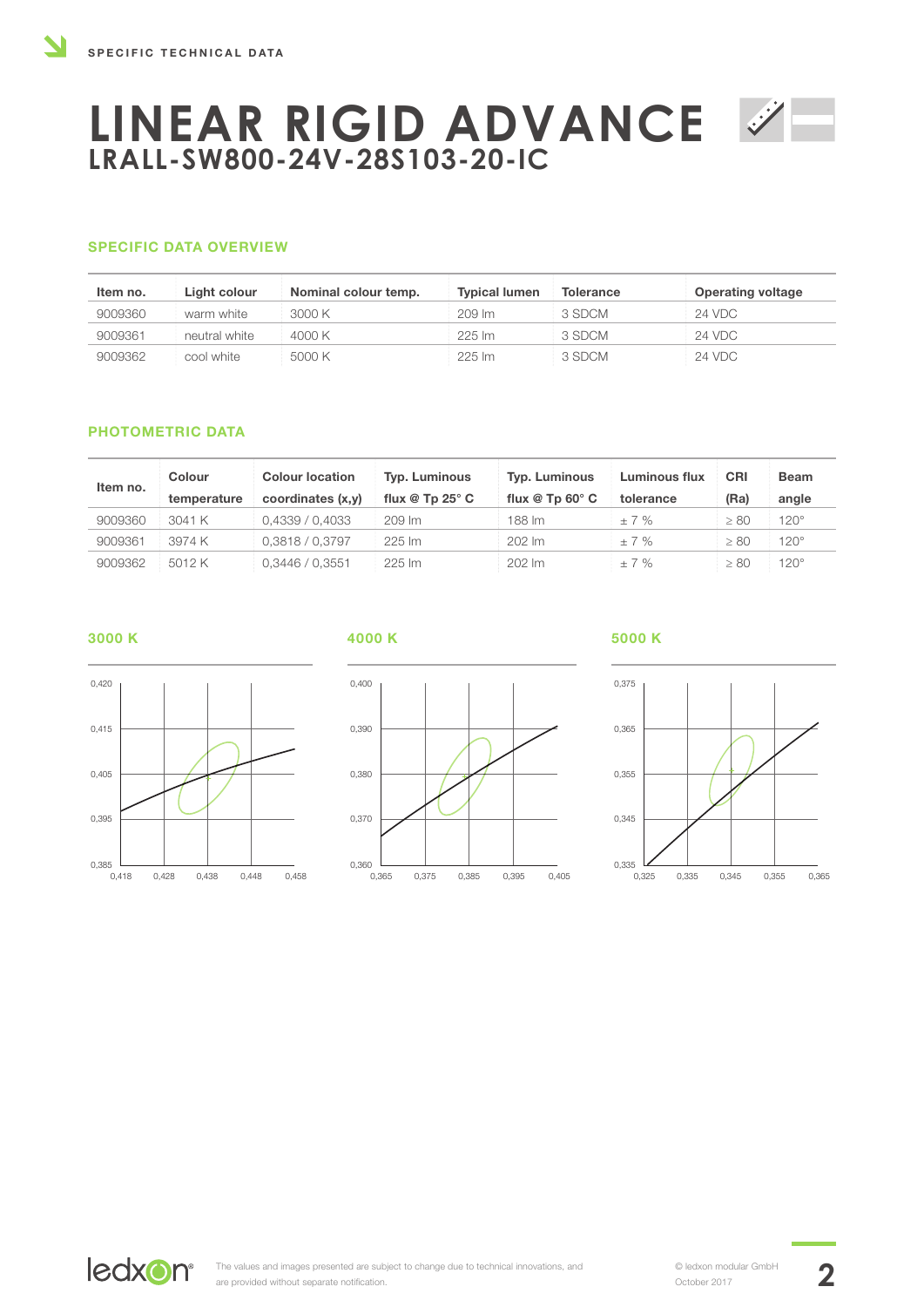### ELECTRICAL DATA

| Item no. | <b>Nominal voltage</b> | <b>Nominal current</b> | <b>Rated power</b> | <b>Power consumption</b> | <b>Energy classification</b> |
|----------|------------------------|------------------------|--------------------|--------------------------|------------------------------|
| 9009360  | 24 VDC                 | 0.0625 A               | 1.5 W              | 1.5 kWh/1000h            | $A + +$                      |
| 9009361  | 24 VDC                 | 0.0625 A               | 1.5 W              | 1.5 kWh/1000h            | $A_{++}$                     |
| 9009362  | 24 VDC                 | 0.0625 A               | 1.5 W              | 1,5 kWh/1000h            | $A + +$                      |

## THERMAL DATA

| Item no. | <b>Rated service life</b><br>$@25°$ C | <b>Rated service life</b><br>$@$ 60 $^{\circ}$ C | To point max. temp. | Tp Temp. | Ambient temp. |
|----------|---------------------------------------|--------------------------------------------------|---------------------|----------|---------------|
| 9009360  | L80 B10 >36.000 h                     | L80 B10 35.000 h                                 | 70 °C               | 60 °C    | $-20+70$ °C   |
| 9009361  | L80 B10 >36.000 h                     | L80 B10 35.000 h                                 | 70 °C               | 60 °C    | $-20+70$ °C   |
| 9009362  | L80 B10 >36.000 h                     | L80 B10 35.000 h                                 | 70 °C               | 60 °C    | $-20 + 70$ °C |

### FURTHER INFORMATION

| Item no. | Max. concatenation | <b>Dimmable</b> | IP rating | Water protection         | <b>Fixture</b>                      |
|----------|--------------------|-----------------|-----------|--------------------------|-------------------------------------|
| 9009360  | 15 pcs.            | ves             | $IP$ 00   | $\overline{\phantom{a}}$ | M2 screw with PA washer             |
| 9009361  | 15 pcs.            | ves             | $IP$ 00   |                          | M2 screw with PA washer             |
| 9009362  | $15$ pcs.          | yes             | IP 00     | $\overline{\phantom{a}}$ | M <sub>2</sub> screw with PA washer |

### PRODUCT KEY DESCRIPTION

| <b>LFBML</b> | <b>SW800</b>  | <b>24V</b>          | 5S100       | 20         |
|--------------|---------------|---------------------|-------------|------------|
| category     | photometrical | voltage- / current- | layout code | protection |
|              | Code          | based               |             | class      |

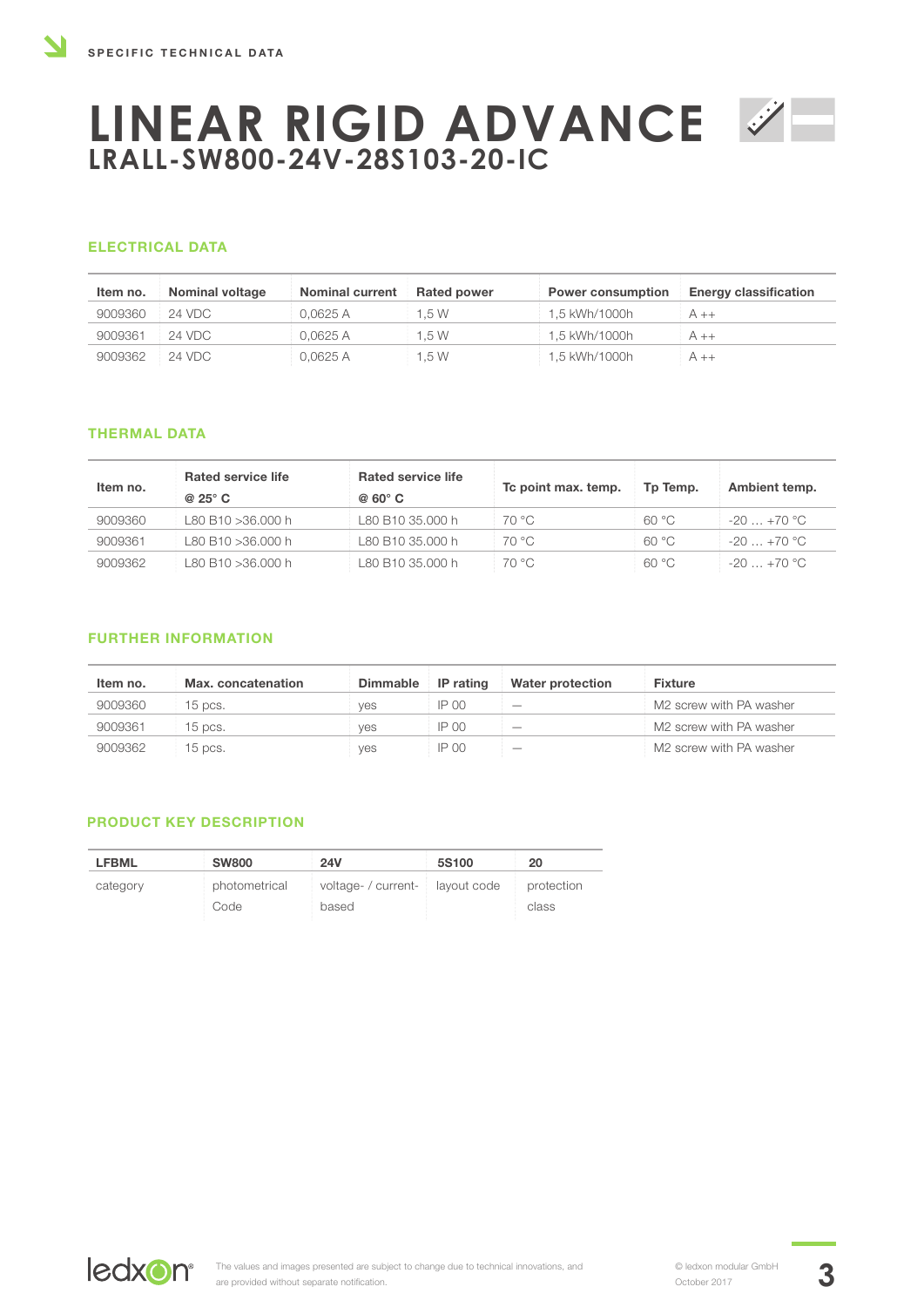### DIMENSIONS

| Item no. | Length | Width | Height           | LEDs / module | <b>LED</b> spacing |
|----------|--------|-------|------------------|---------------|--------------------|
| 9009360  | 300 mm | 10 mm | $3.6 \text{ mm}$ | 28 pcs.       | 7.2 mm             |
| 9009361  | 300 mm | 10 mm | $3.6 \text{ mm}$ | 28 pcs.       | $7.2 \text{ mm}$   |
| 9009362  | 300 mm | 10 mm | $3,6 \text{ mm}$ | 28 pcs.       | $7.2 \text{ mm}$   |



### ORDER INFORMATION

| Item no. | Item description             | Nominal colour temperature | Packaging unit | Ordering unit |
|----------|------------------------------|----------------------------|----------------|---------------|
| 9009360  | LRALL-SW830-24V-28S103-20-IC | 3000 K                     | $PU = 40$      | piece         |
| 9009361  | LRALL-SW840-24V-28S103-20-IC | 4000 K                     | $PU = 40$      | piece         |
| 9009362  | LRALL-SW850-24V-28S103-20-IC | 5000 K                     | $PU = 40$      | piece         |